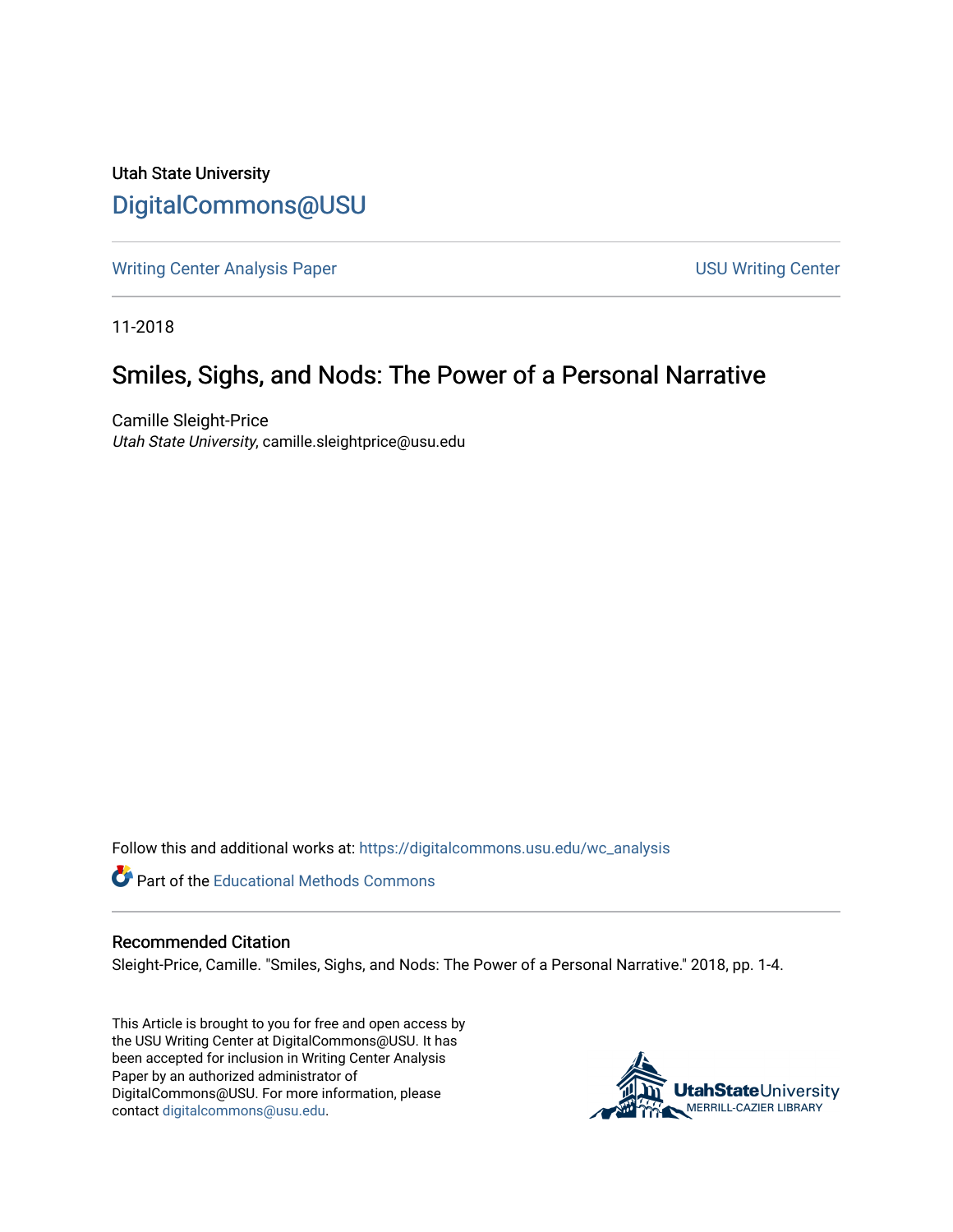*Smiles, Sighs, and Nods The Power of a Personal Narrative*

> *An Essay By: Camille Sleight-Price*

## *Abstract:*

As a writing tutor and composition instructor, each time I work with a student I am meeting and getting to know a stranger through their writing. Although each student comes to sit next to me with their own background, topics of interest and insecurities, in each case I get to accompany them on the journey of meaning-making through the processes of research and composing. This paper highlights one such instance of meaning-making with a student. It suggests that this meaning-making is not just about developing students' academic skills like research, critical thinking and composition, but is an opportunity as a peer tutor and teacher to help students discover, restore and in the most profound cases, heal their identities.

*Key Words:* Folklore, Personal Narrative, Identity, Argument, Research, Meaning-Making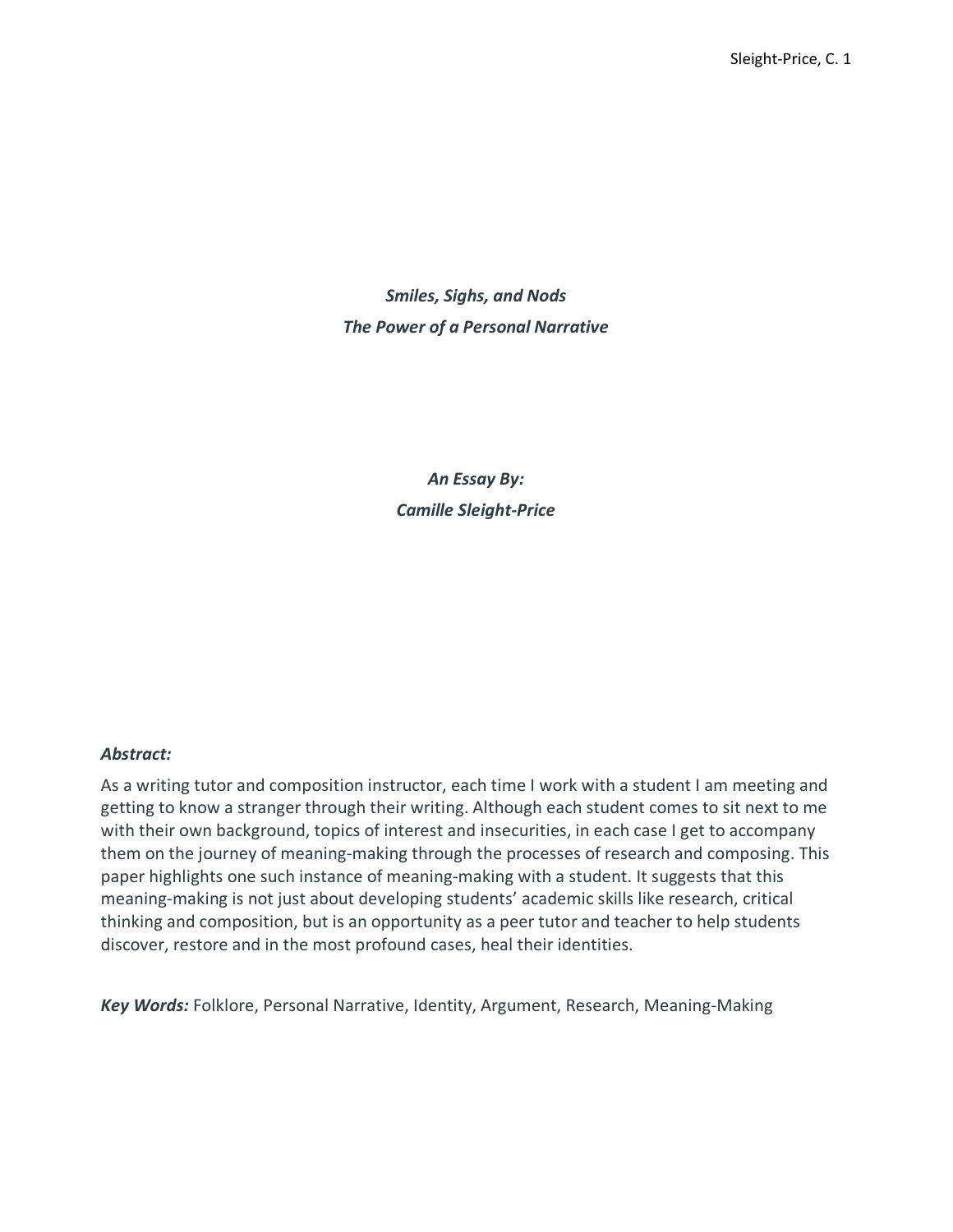## **Smiles, Sighs, and Nods**

The Power of a Personal Narrative By: Camille Sleight-Price

Folklorists are intrinsically focused on the stories of individuals. We analyze texts, whether they are written, woven, spoken or sung. We seek the unique, the misunderstood, the silenced and unheard, even the unwelcome. Stories matter. People matter. Tradition matters. The narratives of ordinary people possess an often-unacknowledged influence in an evolving, complicated world, and it is the folklorist who seeks to unleash that power purposefully and productively.

"I'm not sure if my topic will work for my argumentative essay," she hesitates.

"What is it that you want to write about?" I ask, watching as she shifts back and forth a bit in her chair, barely making eye contact with me.

 $\sim$ 

"Well, I'm Navajo, and I want to write about racist mascots...but I don't if know my professor is interested in reading something like that."

I look at her directly, making sure she sees me: "This is such an important topic, and I think it's awesome that you have decided to write about it. Are you comfortable sharing with me what you've got so far?"

Still not entirely convinced, she pulls out her laptop and begins to read the first paragraph of her essay. The opening line reads, "For hundreds of years, white men have been stealing indigenous identities for their own gratification." She looks up from her laptop with a hint of trepidation in her eyes.

"Please, I'd love to hear the rest," I try to assure her.

As she continues reading, her speech increases in tone and agility. "When will our voices start to matter? When will we be taken seriously?," she challenges her readers, while alternating glances between me and her laptop as the words cascade from the screen and into the airwaves of the tutoring room. As the recitation draws to an end, she looks up at me, again, seeming unsure of what she'll see when our eyes meet.

"Your words matter. Your story matters. Your point-of-view matters," I stammer inarticulately, as I often do, desperate to communicate that every word she has crafted in this essay deserves utmost attention. "This topic is so important, and if you want to write about it, then you *should* write about it," I reiterate.

She smiles, sighs, and nods.

Finding that we aren't alone can be a healing realization; just knowing that somewhere, there's an entire pocket filled with people who see, hear, taste, smell, and feel the world in the same ways as us, can restore the pieces of ourselves that over time become torn or lost altogether. Moreover, it's encouraging to meet folks out there who are at least curious about

 $\sim\sim\sim$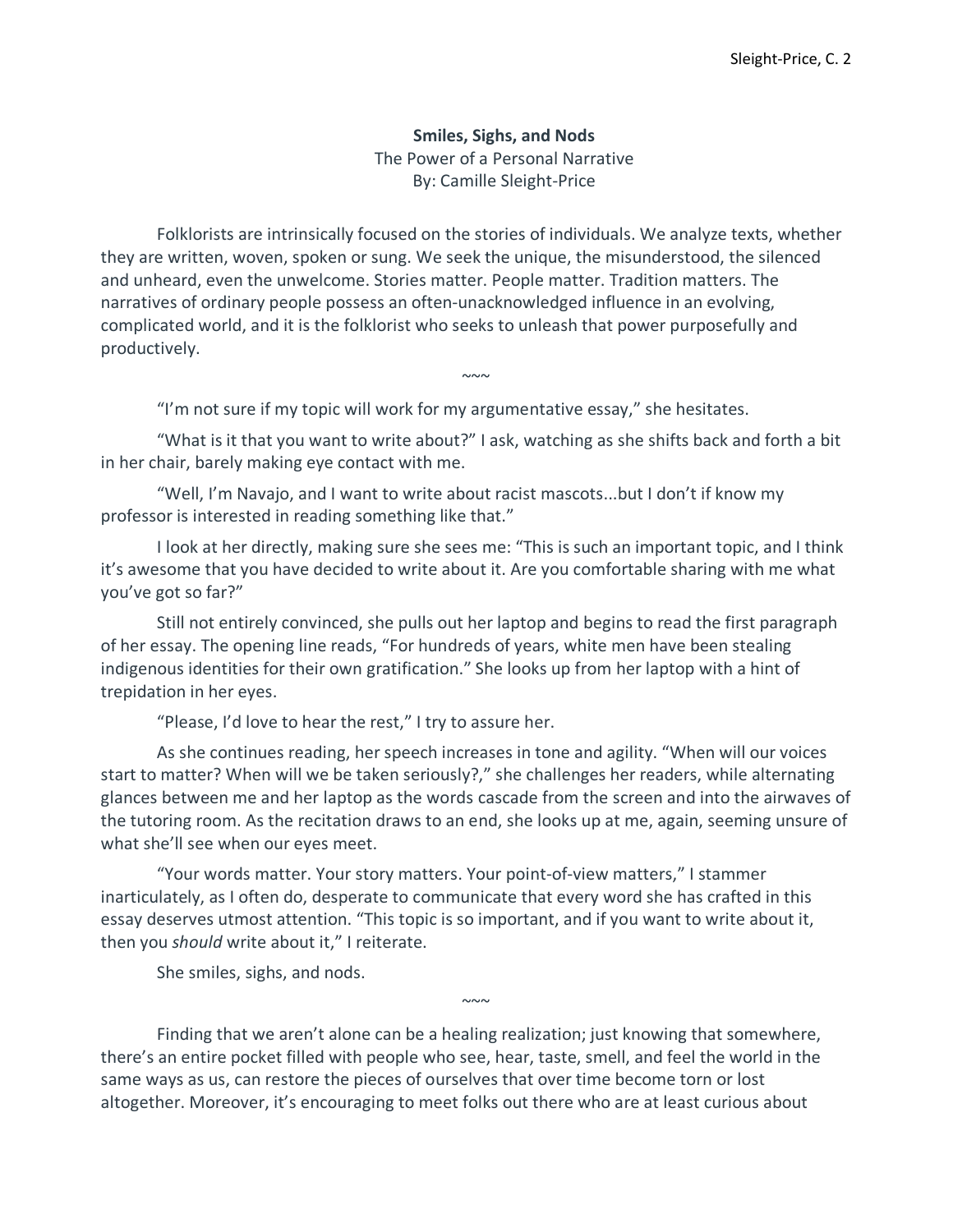seeing the world in a certain way, regardless of their current lived experience. Research is one road to finding those people: *Is anyone else noticing and wondering about these same things, too?*  In research, we as answer-seekers must learn the art of asking questions, and then, we must audaciously keep inquiring over and over again until the investigation has been cross-examined in every possible way with each passerby. We don't always like the answers we receive; sometimes, what we learn makes us uncomfortable, and forces us to look in the mirror and identify biases we didn't know were there. Anytime knowledge is gained, we must figure out what to do with it. These standalone reactions are the impetus for movement, and what greater purpose could be at the heart of research than to set about motion? The decision of pursuing research in the first place binds us as answer-seekers to the monumental responsibility of *listening;* then, and only then, can motion begin to transpire.

"What resources have you used so far to craft your argument?" I ask her.

"Well, I talk about how major sports associations like the NFL and MLB have ignored petitions to get rid of mascots such as the Redskins, the Browns, and the Braves. It's about money for them, or some bullshit. It's always about money. I guess I'm not really sure what other sources to use, though. A lot of what's in here is my personal feelings on the matter."

 $\sim\sim\sim$ 

"I love it," I respond. As a white person, I have absolutely no idea what it must be like living in a society that for centuries has disregarded the lives of my family, in one way or another. I have no idea what it feels like to have to fight for my own personhood. She's right; these mascots and the capitalism used to justify them are *total* bullshit. How can I try and imagine these things, so that I can help her articulate the things she's trying to express here?

"The most powerful aspect of this piece is your own personal narrative, and I love that you've made that the primary focus of your argument. Don't be afraid to pour your experiences into this essay because they *do* matter, and you have chosen to take on an issue that demands attention. Have you sought out any other voices that could be added to the paper to help strengthen your own narrative?"

"I thought about using examples of other schools or leagues that have changed their mascots," she responds.

"That's perfect! Have you considered including comments from tribal leaders?" We turn to the computer, and start searching for official statements. I look over at her; she sees me, sits up straight, and then she smiles, sighs, and nods.

 $\sim\sim\sim$ 

The places where humans travel to create meaning are highly vulnerable spaces of expression. In those spaces anger is validated, wounds fester, faith converts to doubt, passions become realized, fantasies are explored. All the things we think we cannot say aloud we throw on to some type of canvas, hoping that somehow by simply letting our hands do all of the talking, a miracle will occur and our thoughts will eventually wander to a place where our world finally makes sense. Letting a stranger accompany another through the purgatory phase of meaningmaking can surely alleviate some fears of the journey, but it requires Herculean courage from both sides in order to do so. Meaning-makers either gain connection and clarity, or rejection and misunderstanding; oftentimes, the outcome is unpredictable. Accompanying-strangers are not